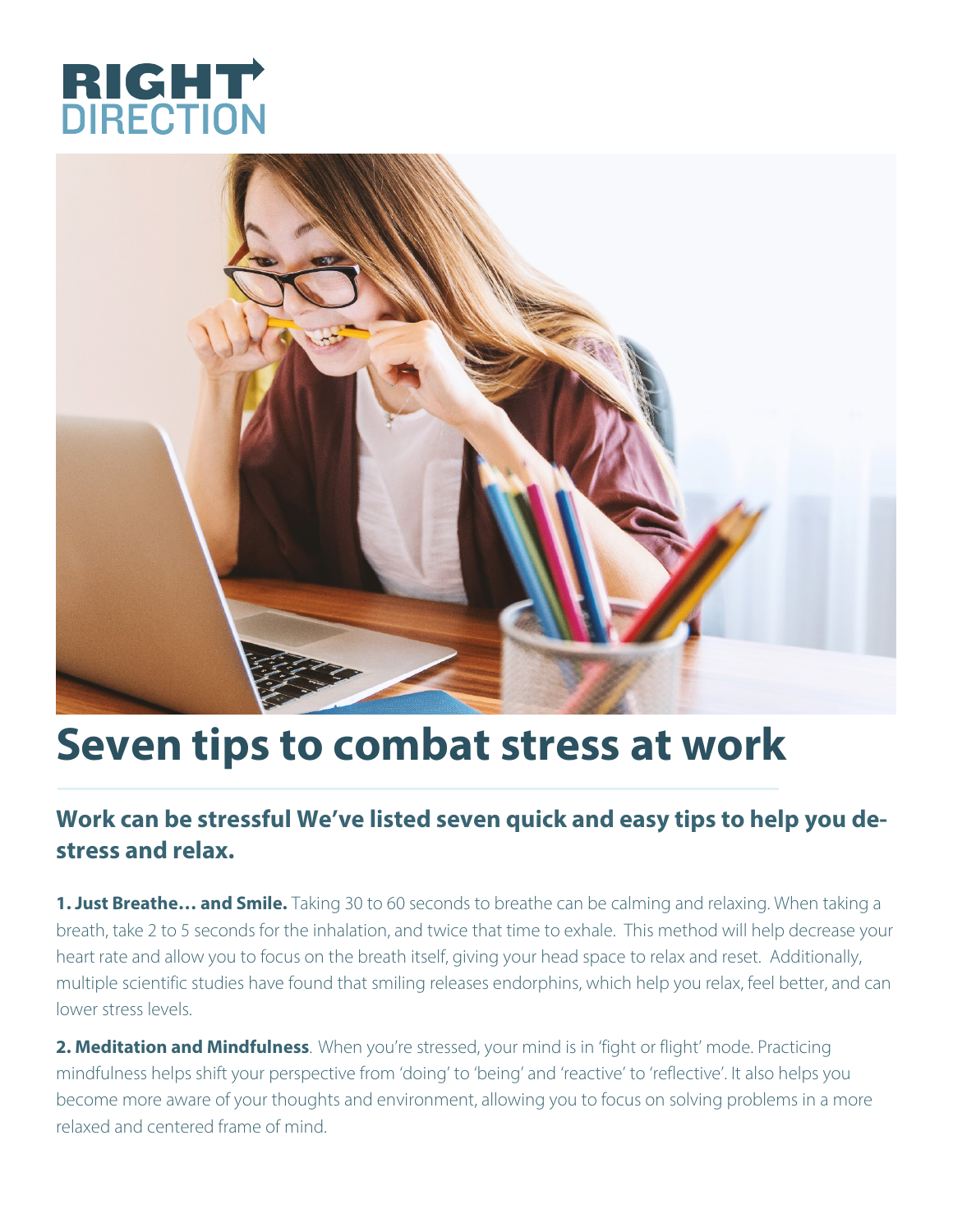**3. Eat Healthy.** What you put in your body gets digested and used to produce, well… you. The food you eat is directly converted into nutrients that makes the cells of your body and help it function. There are a couple small changes that can make a large impact on your diet. 1. Increasing your daily intake of water. Dehydration can lead to difficulty concentrating, fatigue and other changes in mood. 2. Eat fruits and vegetables. These foods are high in antioxidants which help break down toxic chemicals and prevent cell damage. Foods high in saturated fats can make you feel mentally and physically tired and slow because your body is using most of its energy for digestion. Eat better and feel smarter.

**4. Find a Positive, Creative Outlet.** One great outlet to consider is journaling. Studies have shown that journaling helps clarify thoughts and feelings, shifting your mind from a reactive to reflective state. Writing about issues also helps you to think them through by calming the intensity of your emotions and allowing to identify potential solutions. Building or doing something productive creates value and gives your stressed mind the space it needs to feel better. Make a list of the things you need to get done and start with the fastest and easiest. Track your progress as you accomplish tasks. Nothing feels better than crossing items off your list.

**5. Take a Walk and Listen to Music.** Take some space from whatever is causing stress and get some exercise. Listening to music, especially classical, has been shown to lower heart rate, reduce blood pressure, and help people relax. When you get back to whatever you were doing, you can approach it with a clearer and more relaxed mind.

**6. Get Some Sun…** Sunlight sends signals to your brain to produce serotonin, a neurotransmitter involved in regulating mood. Depression and related disorders can often rear their ugly heads in the winter because of shorter days and less sunlight. Another option to combat those seasonal-related blues is to purchase (or even build) a light box, which can help act as a sunsubstitute during the cloudy days.

**7. Talk to Someone.** Imagine stress as a liquid that fills up your body. Not enough and you feel a bit bored and empty, and too much and you feel like you might explode. Humans are social animals so when you feel overwhelmed by stress, it can help to talk and connect



with someone. Feeling stressed is normal, even when there may not be anything significant causing it. You are not alone - everyone feels that way sometimes. The important thing is to act and do something about it so you can get back to feeling like a healthier, happier you.